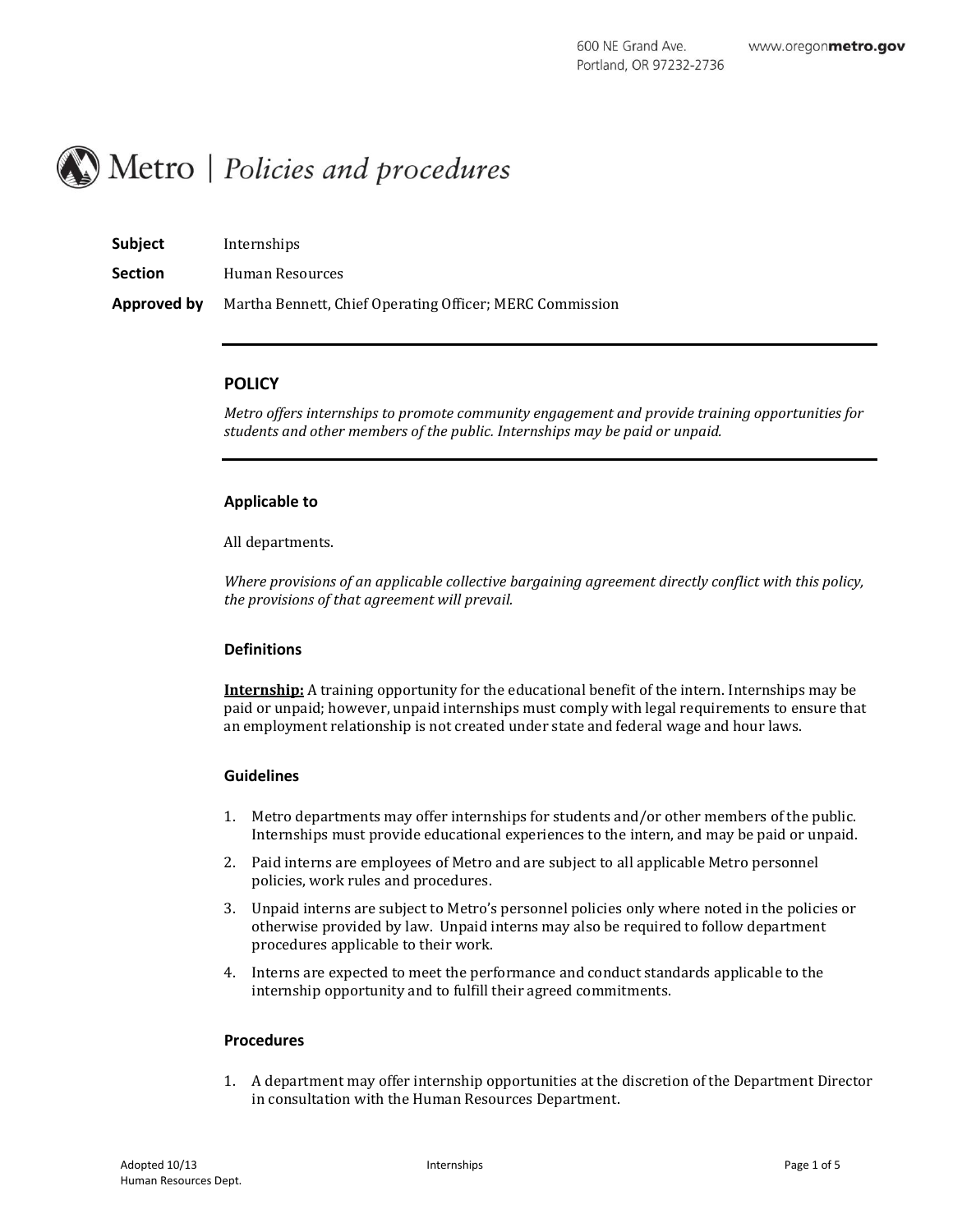- a. Relevant considerations include the department's supervisory capacity, the availability of educational work assignments, and the potential benefits to Metro and its constituent communities, such as promoting interest in Metro and increasing the diversity of applicant pools for regular employment.
- b. An internship may be offered in collaboration with a school or other partner organization as long as the collaboration is consistent with Metro's mission and the internship complies with applicable law and Metro policies.
- c. The Department Director or other designated hiring manager will determine whether the internship will be paid or unpaid. For paid internships, the rate of pay will be determined in consultation with HR.
- 2. The hiring manager must consult with the HR Recruitment Analyst before offering an internship. Recruitment and selection of interns will typically be in accordance with Metro's Recruitment and Selection policy.
	- a. The HR Department may approve modified procedures if appropriate, consistent with applicable law. For example, modified procedures may be necessary to facilitate collaboration with a school or other partner organization.
	- b. Interns who are over 18 years old must receive a background check.
	- c. Unpaid interns must sign an Acknowledgment of Unpaid Internship form on or before the date the internship begins.
- 3. Unpaid internships must comply with state and federal legal requirements. By law, unpaid internships must meet the following criteria:
	- a. The internship must supplement training that would be given in an educational environment, even though it includes actual Metro operations;
	- b. The internship experience must be for the benefit of the intern;
	- c. The intern must not displace regular part-time or full-time employees;
	- d. The intern must work under close supervision of existing staff;
	- e. Metro should derive no immediate advantage from the intern's activities, and on occasion its operations may actually be impeded;
	- f. The intern is not entitled to a job at the conclusion of the internship (he or she may apply for future opportunities in accordance with regular procedures);
	- g. Metro and the intern agree in writing that the intern is not entitled to wages for the time spent in the internship.
- 4. Paid interns are subject to all applicable Metro personnel policies, work rules and procedures. Departments are responsible for ensuring that paid interns review Metro's personnel policies, consistent with policy review and acknowledgment requirements for all Metro employees.
- 5. Departments are responsible for providing unpaid interns with an opportunity to review all applicable policies, work rules and procedures, including but not limited to the following:
	- a. Americans with Disabilities Act policy;
	- b. Criminal Background Check policy;
	- c. Discrimination and Harassment policy;
	- d. Domestic Violence, Sexual Assault, Criminal Harassment and Stalking Protections;
	- e. Driving and Vehicle Use policy (if applicable);
	- f. Information Technology: Acceptable Use policy (if applicable);
	- g. Military Servicemembers and Families Leave Rights and Accommodation policy;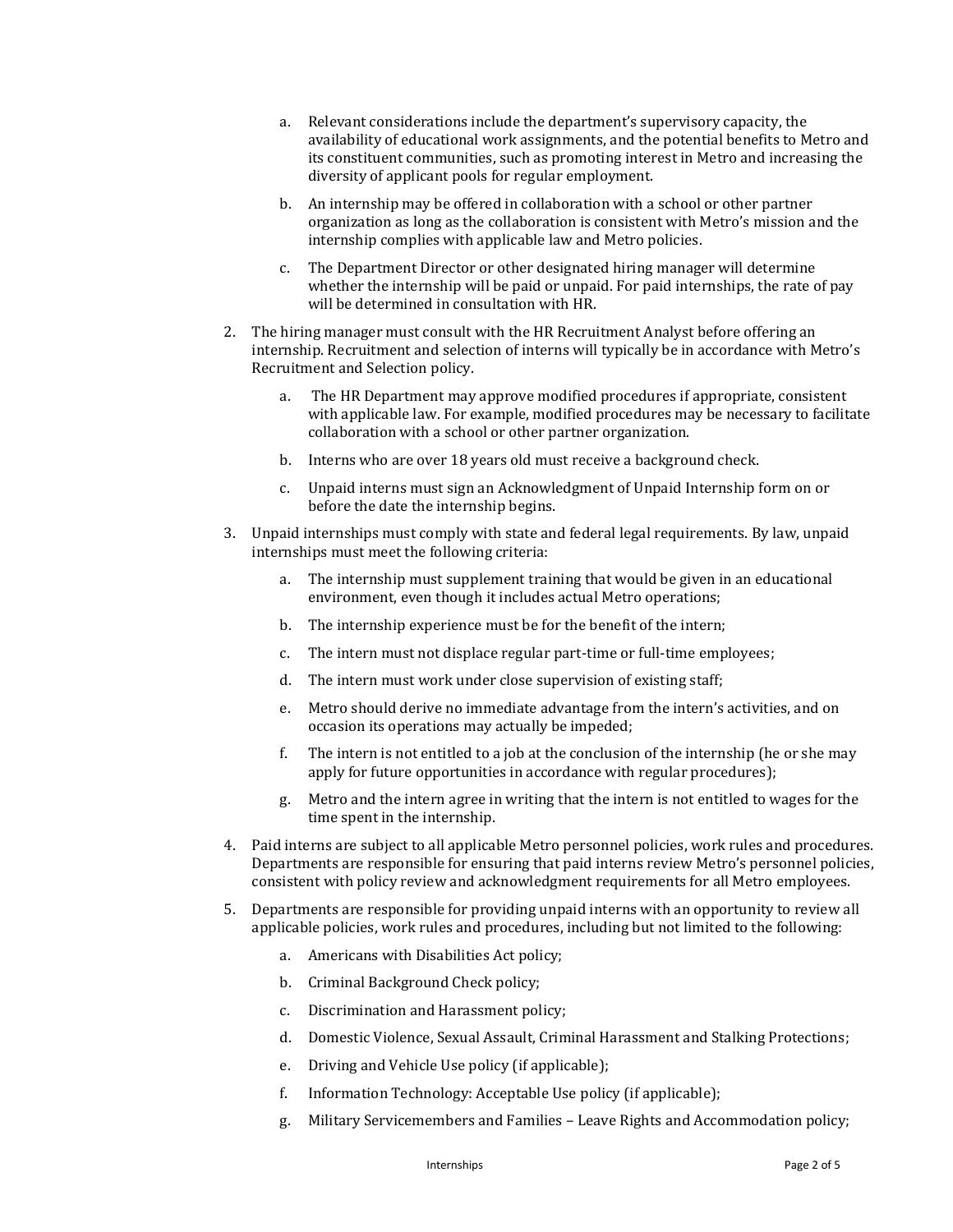- h. Religious Accommodation policy
- i. Whistleblowing (Reporting Improper Conduct) policy;
- j. Workplace Violence policy;
- k. All safety rules and procedures applicable to the assignment;
- l. All conduct and performance standards, procedures, and other information applicable to the assignment.
- 6. Metro is legally restricted from providing direct or indirect compensation to its unpaid interns. Supervisors must request review from the Office of Metro Attorney (OMA) before offering new discounts, privileges, or other benefits to unpaid interns.
- 7. Supervisors are required to track unpaid interns' work hours and report this information to the HR Department Payroll Division no later than 10 calendar days after the end of each quarter for workers' compensation purposes.
- 8. An intern may be removed from his or her assignment with or without notice for any lawful, non-discriminatory reason. Removal may be appropriate in the event of conduct or performance problems or changing operational needs. Supervisors of interns must consult with the HR Department and/or OMA before removing an intern.
- 9. Interns may contact their supervisor or HR with any questions or concerns.

#### **Responsibilities**

Supervisors and Managers:

- Consult with the Department Director and HR Recruitment Analyst before offering an internship.
- Work with Information Services and Facilities staff to arrange appropriate work space, equipment, and network access for the intern.
- Manage internships in accordance with applicable law and Metro policies. Consult with HR and OMA as needed and/or as directed by this policy.
- Ensure that unpaid interns have signed an Acknowledgment of Unpaid Internship and submitted it to HR on or before the date the internship begins.
- Provide interns with all applicable policies and procedures.
- Track unpaid interns' work hours and report this information to the HR Department Payroll Division no later than 10 calendar days after the end of each quarter.

#### Human Resources Department:

- Advise staff and interns on policies as needed.
- Conduct appropriate background checks on potential interns.
- Obtain interns' signatures on Acknowledgment of Unpaid Internship forms and maintain files.
- Evaluate practices for consistency with the values and goals of the Metro Diversity Action Plan and advise hiring managers accordingly.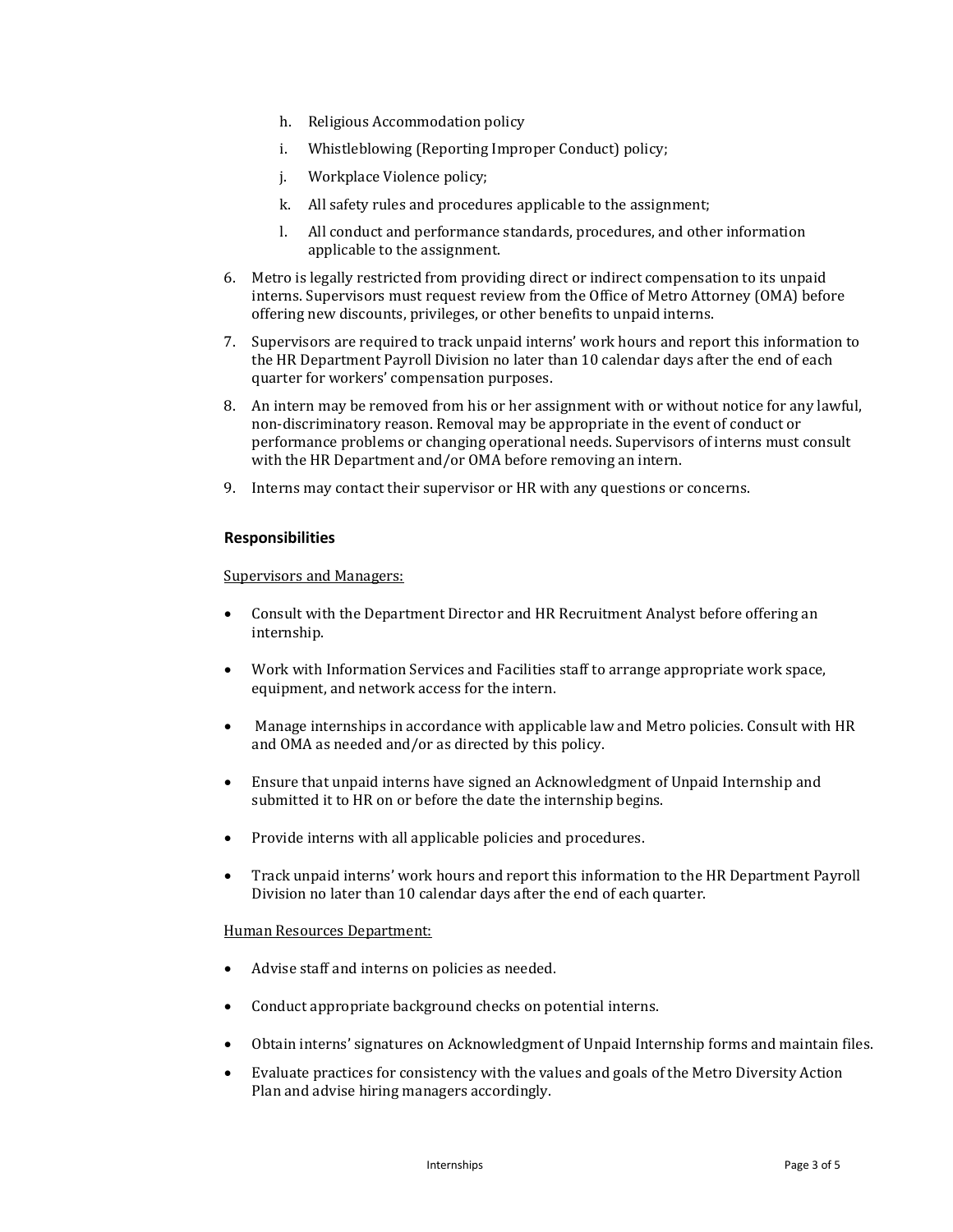Provide Equal Employment Opportunity disclosure and track demographics and other data as outlined in the Diversity Action Plan.

## Interns:

- Sign and submit an Acknowledgment of Unpaid Internship on or before the first day of your internship.
- Comply with all applicable policies and procedures.
- Promptly advise your supervisor or his/her designee of any changes to your availability.
- Contact your supervisor or the HR Department with any questions or concerns.

#### **References**

Fair Labor Standards Act

Oregon House Bill 2669 (2013)

Americans with Disabilities Act policy

Criminal Background Check policy

Discrimination and Harassment policy

Domestic Violence, Sexual Assault, Criminal Harassment and Stalking Protections;

Driving and Vehicle Use policy

Information Technology: Acceptable Use policy

Military Servicemembers and Families – Leave Rights and Accommodation policy

Religious Accommodation policy

Whistleblowing (Reporting Improper Conduct) policy

Workplace Violence policy

## **Attachment**

Acknowledgment of Unpaid Internship form